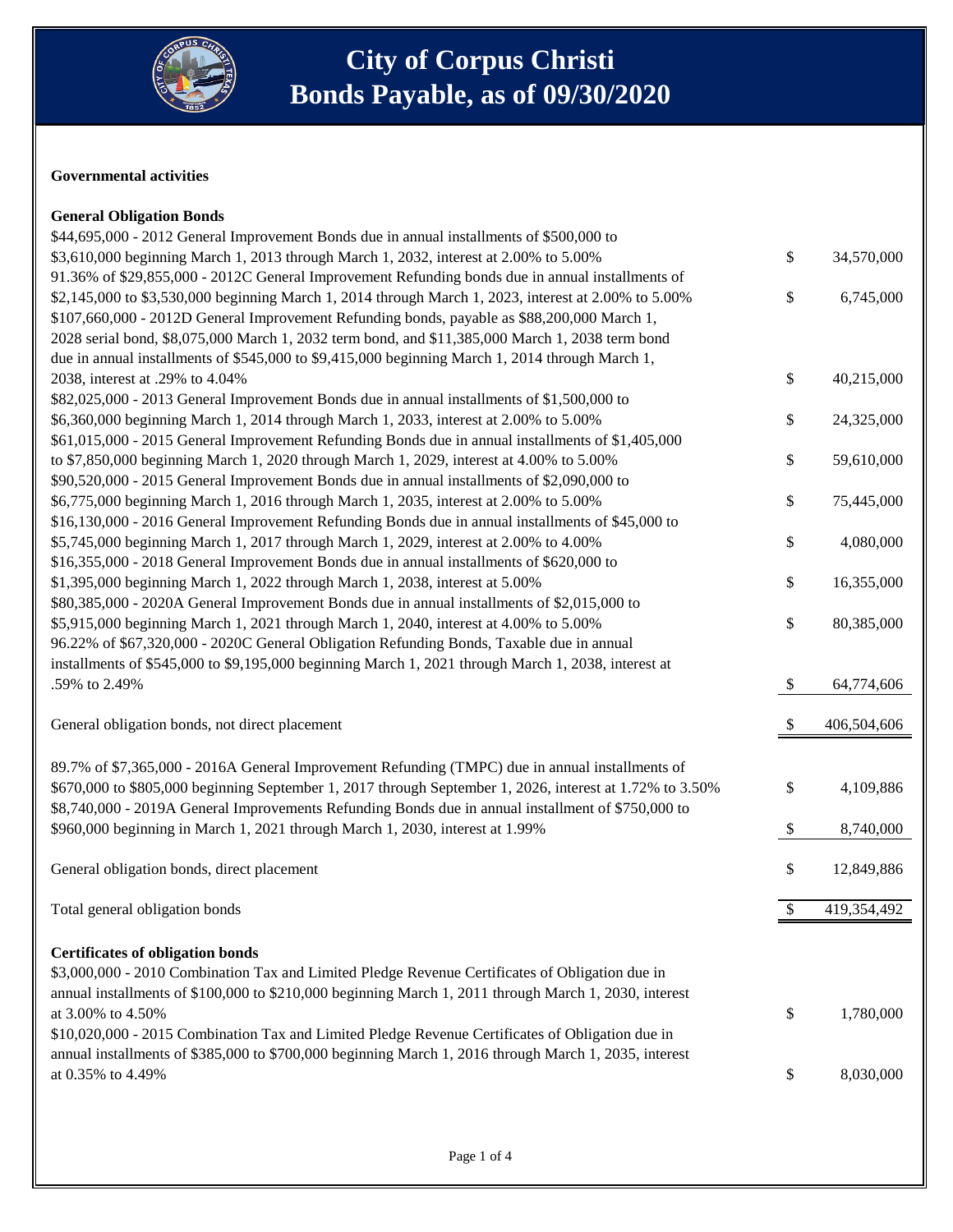

## **City of Corpus Christi Bonds Payable, as of 09/30/2020**

| \$2,000,000 - 2016 Combination Tax and Limited Pledge Revenue Certificates of Obligation due in                                                                                                   |                           |                        |
|---------------------------------------------------------------------------------------------------------------------------------------------------------------------------------------------------|---------------------------|------------------------|
| annual installments of \$80,000 to \$135,000 beginning September 1, 2016 through September 1, 2035,<br>interest at 2.00% to 5.00%                                                                 | \$                        | 1,580,000              |
| \$16,430,000 - 2016A combination Tax and Limited Pledge Revenue Certificates of Obligation due in                                                                                                 |                           |                        |
| annual installments of \$585,000 to \$1,160,000 beginning March 1, 2017 through March 1, 2036,                                                                                                    |                           |                        |
| interest at 2.00% to 4.00%                                                                                                                                                                        | \$                        | 14,005,000             |
| \$14,315,000 - 2018A Combination Tax and Limited Pledge Revenue Certificates of Obligation due in                                                                                                 |                           |                        |
| annual installments \$550,000 to \$1,195,000 beginning March 1, 2022 throught March 1, 2038, interest                                                                                             |                           |                        |
| at 4.00% to 5.00%<br>\$7,490,000 - 2018B Combination Tax and Limited Pledge Revenue Certificates of Obligation,                                                                                   | \$                        | 14,315,000             |
| Taxable payable as \$4,120,000 March 1, 2031 serial bond, \$850,000 March 1, 2033 term bond, and                                                                                                  |                           |                        |
| \$2,520,000 March 1, 2038 term bond, due in annual installments of \$195,000 to \$555,000 beginning                                                                                               |                           |                        |
| March 1, 2019 through March 1, 2038, interest at 2.42% to 4.95%                                                                                                                                   | $\mathcal{S}$             | 7,025,000              |
|                                                                                                                                                                                                   |                           |                        |
| Certificates of obligation bonds, not direct placement                                                                                                                                            | -S                        | 46,735,000             |
| \$2,500,000 - 2017 Tax and Limited Pledge Revenue Certificates of Obligation due in annual                                                                                                        |                           |                        |
| installments of \$215,000 to \$285,000 beginning March 1, 2018 through March 1, 2027, interest at 3.04%                                                                                           | $\boldsymbol{\mathsf{S}}$ | 1,830,000              |
| Cerificates of obligation bonds, direct placement                                                                                                                                                 | $\sqrt{\frac{2}{\pi}}$    | 1,830,000              |
| Certificates of obligation bonds                                                                                                                                                                  | \$                        | 48,565,000             |
|                                                                                                                                                                                                   |                           |                        |
| <b>Revenue bonds</b>                                                                                                                                                                              |                           |                        |
| \$29,075,000 - 2012 Corpus Christi Business and Job Development Corporation Sales Tax Revenue<br>Refunding Bonds due in annual installments of \$1,720,000 to \$2,810,000 beginning March 1, 2014 |                           |                        |
| through March 1, 2026, interest at $3.00\%$ to $5.00\%$                                                                                                                                           | \$                        | 15,460,000             |
| \$30,555,000 - 2014 Corpus Christi Business and Job Development Corporation Sales Tax Revenue                                                                                                     |                           |                        |
| Refunding Bonds due in annual installments of \$1,800,000 to \$3,290,000 beginning September 1,                                                                                                   |                           |                        |
| 2014 through September 1, 2025, interest at 2.00% to 5.00%                                                                                                                                        | \$                        | 14,935,000             |
| Revenue bonds, not direct placement                                                                                                                                                               | \$                        | 30,395,000             |
|                                                                                                                                                                                                   |                           |                        |
| \$13,445,000 - 2008 North Padre Island Development Corporation Tax Increment Contract Revenue                                                                                                     |                           |                        |
| Refunding Bonds due in annual installments of \$165,000 to \$1,605,000 beginning September 15, 2008                                                                                               |                           |                        |
| through September 15, 2022, interest at 4.50%<br>Revenue bonds, direct placement                                                                                                                  | \$<br>\$                  | 3,160,000<br>3,160,000 |
|                                                                                                                                                                                                   |                           |                        |
| Total revenue bonds                                                                                                                                                                               | $\mathcal{S}$             | 33,555,000             |
| <b>Total governmental activities</b>                                                                                                                                                              | $\frac{1}{2}$             | 501,474,492            |
| <b>Business-type activities</b>                                                                                                                                                                   |                           |                        |
|                                                                                                                                                                                                   |                           |                        |
| <b>General obligation bonds</b><br>\$8,340,000 - 2012A General Improvement Airport Refunding Bonds due in annual installments of                                                                  |                           |                        |
| \$350,000 to \$915,000 beginning March 1, 2013 through March 1, 2023, interest at 2.00% to 3.25%                                                                                                  | \$                        | 2,150,000              |
| \$9,880,000 - 2012B General Improvement Airport Refunding Bonds due in annual installments of                                                                                                     |                           |                        |
| \$45,000 to \$1,385,000 beginning March 1, 2014 through March 1, 2030, interest at 2.00% to 4.00%                                                                                                 | \$                        | 9,540,000              |
|                                                                                                                                                                                                   |                           |                        |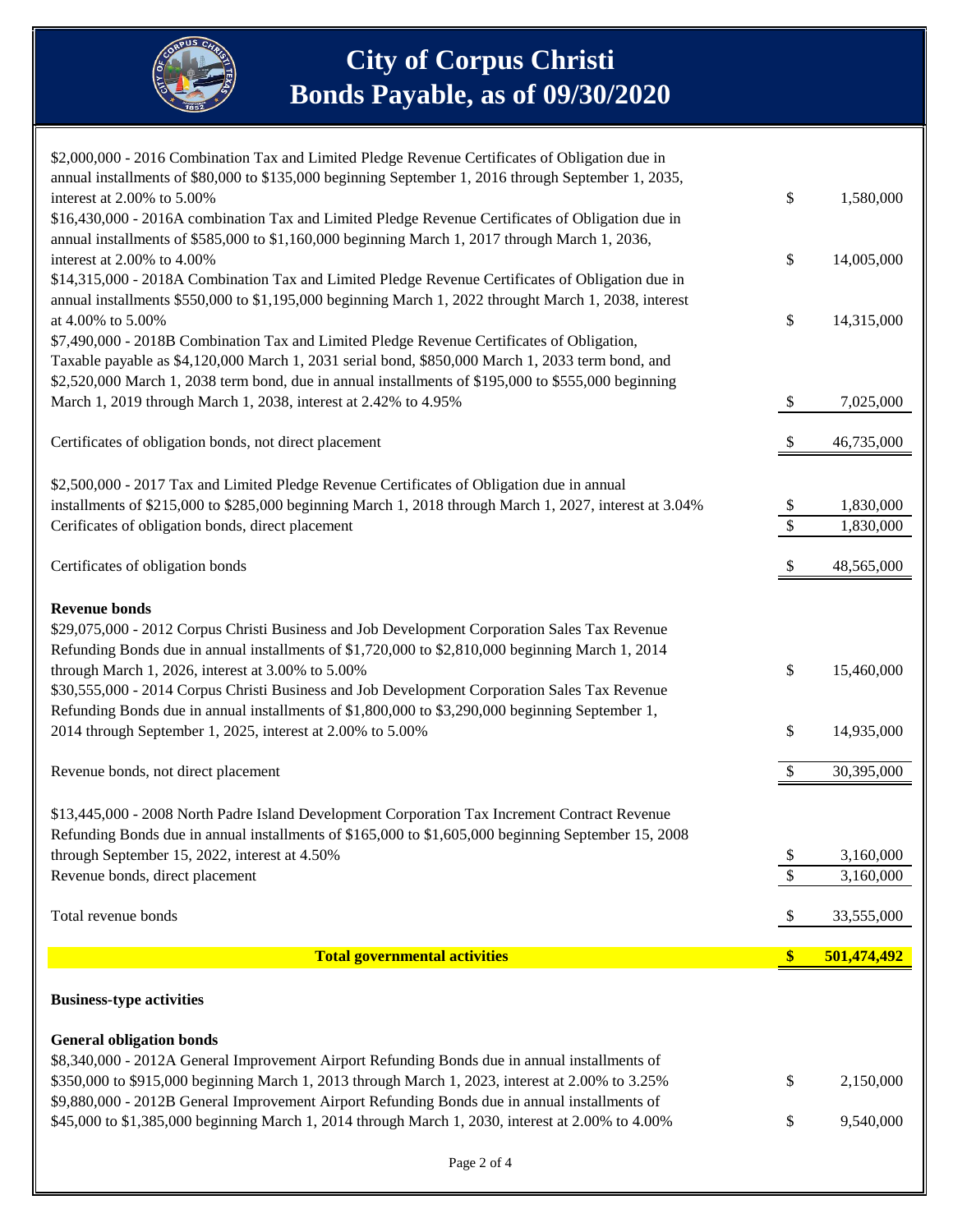

# **City of Corpus Christi Bonds Payable, as of 09/30/2020**

| 8.64% of \$29,855,000 - 2012C General Improvement Refunding bonds due in annual installments of<br>\$2,145,000 to \$3,530,000 beginning March 1, 2014 through March 1, 2023, interest at 2.00% to 5.00%<br>3.78% of \$67,320,000 - 2020C General Obligation Refunding Bonds, Taxable due in annual<br>installments \$545,000 to \$9,195,000 beginning March 1, 2021 through March 1, 2038, interest at .59%                                                                                                                                                | \$                        | 1,095,000                |
|------------------------------------------------------------------------------------------------------------------------------------------------------------------------------------------------------------------------------------------------------------------------------------------------------------------------------------------------------------------------------------------------------------------------------------------------------------------------------------------------------------------------------------------------------------|---------------------------|--------------------------|
| to 2.49%                                                                                                                                                                                                                                                                                                                                                                                                                                                                                                                                                   | $\boldsymbol{\mathsf{S}}$ | 2,545,394                |
| General obligation bonds, not direct placement                                                                                                                                                                                                                                                                                                                                                                                                                                                                                                             | \$                        | 15,330,394               |
| 10.3% of \$7,365,000 - 2016A General Improvement Refunding (TMPC) due in annual installments of<br>\$670,000 to \$805,000 beginning September 1, 2017 through September 1, 2026, interest at 1.72% to 3.5%<br>\$3,900,000 - 2019B General Improvement Refunding Bonds, due in annual installments of \$120,000                                                                                                                                                                                                                                             | \$                        | 480,114                  |
| to \$460,000 beginning in March 1, 2021 through March 1, 2030, interest at 2.56%                                                                                                                                                                                                                                                                                                                                                                                                                                                                           | $\boldsymbol{\mathsf{S}}$ | 3,900,000                |
| Business general obligation bonds, direct placement                                                                                                                                                                                                                                                                                                                                                                                                                                                                                                        | -S                        | 4,380,114                |
| Total general obligation bonds                                                                                                                                                                                                                                                                                                                                                                                                                                                                                                                             |                           | 19,710,508               |
| <b>Certificates of obligation bonds</b><br>\$5,990,000 - 2012 Combination Tax and Surplus Airport Revenue Certificates of Obligation, payable<br>as \$4,550,000 March 1, 2033 serial bond, \$685,000 March 1, 2035 term bond, and \$755,000 March 1,<br>2037 term bond, due in annual installments of \$165,000 to \$385,000 beginning March 1, 2015 through<br>March 1, 2037, interest at 3.00% to 5.00%<br>Certificates of obligation bonds, not direct placement                                                                                        | <sup>2</sup><br>\$        | 2,510,000<br>2,510,000   |
| <b>Priority revenue bonds</b><br>\$62,785,000 - 2015 Nueces River Authority Water Supply Facilities Revenue Refunding Bonds due in<br>annual installments of \$4,220,000 to \$6,520,000 beginning July 15, 2016 through July 15, 2027,<br>interest at 3.00% to 5.00%<br>Priority revenue bonds, not direct placement                                                                                                                                                                                                                                       | \$<br>\$                  | 40,410,000<br>40,410,000 |
| \$2,600,000 - 2015 Marina System Revenue Bonds, Taxable due in annual installments of \$140,000 to<br>\$210,000 beginning March 1, 2016 through March 1, 2030, interest at 3.00%<br>Priority revenue bonds, direct placement                                                                                                                                                                                                                                                                                                                               | \$<br>\$                  | 1,855,000<br>1,855,000   |
| Total priority revenue bonds                                                                                                                                                                                                                                                                                                                                                                                                                                                                                                                               | \$                        | 42,265,000               |
| Junior lien revenue bonds<br>\$155,660,000 - 2012A Utility System Junior Lien Revenue and Refunding Bonds due in annual<br>installments of \$1,655,000 to \$15,355,000 beginning July 15, 2013 through July 15, 2042, interest at<br>2.00% to 5.00%<br>\$69,085,000 - 2012B Utility System Junior Lien Revenue Improvement Bonds payable as<br>\$35,860,000 July 15, 2032 serial bond, \$14,840,000 July 15, 2037 term bond, and \$18,385,000 July<br>15, 2042 term bond, due in annual installments of \$1,240,000 to \$3,935,000 beginning July 15, 2013 | \$                        | 41,005,000               |
| through July 15, 2042, interest at $2.00\%$ to $5.00\%$<br>\$97,930,000 - 2013 Utility System Junior Lien Revenue Improvement Bonds payable as \$37,870,000<br>July 15, 2031 serial bond, \$7,775,000 July 15, 2033 term bond, \$22,970,000 July 15, 2038 term bond,<br>and \$29,315,000 July 1, 2043 term bond, due in annual installments of \$1,000,000 to \$6,450,000<br>beginning July 15, 2014 through July 15, 2043, interest at 3.00% to 5.00%                                                                                                     | \$<br>\$                  | 25,805,000<br>15,285,000 |
|                                                                                                                                                                                                                                                                                                                                                                                                                                                                                                                                                            |                           |                          |